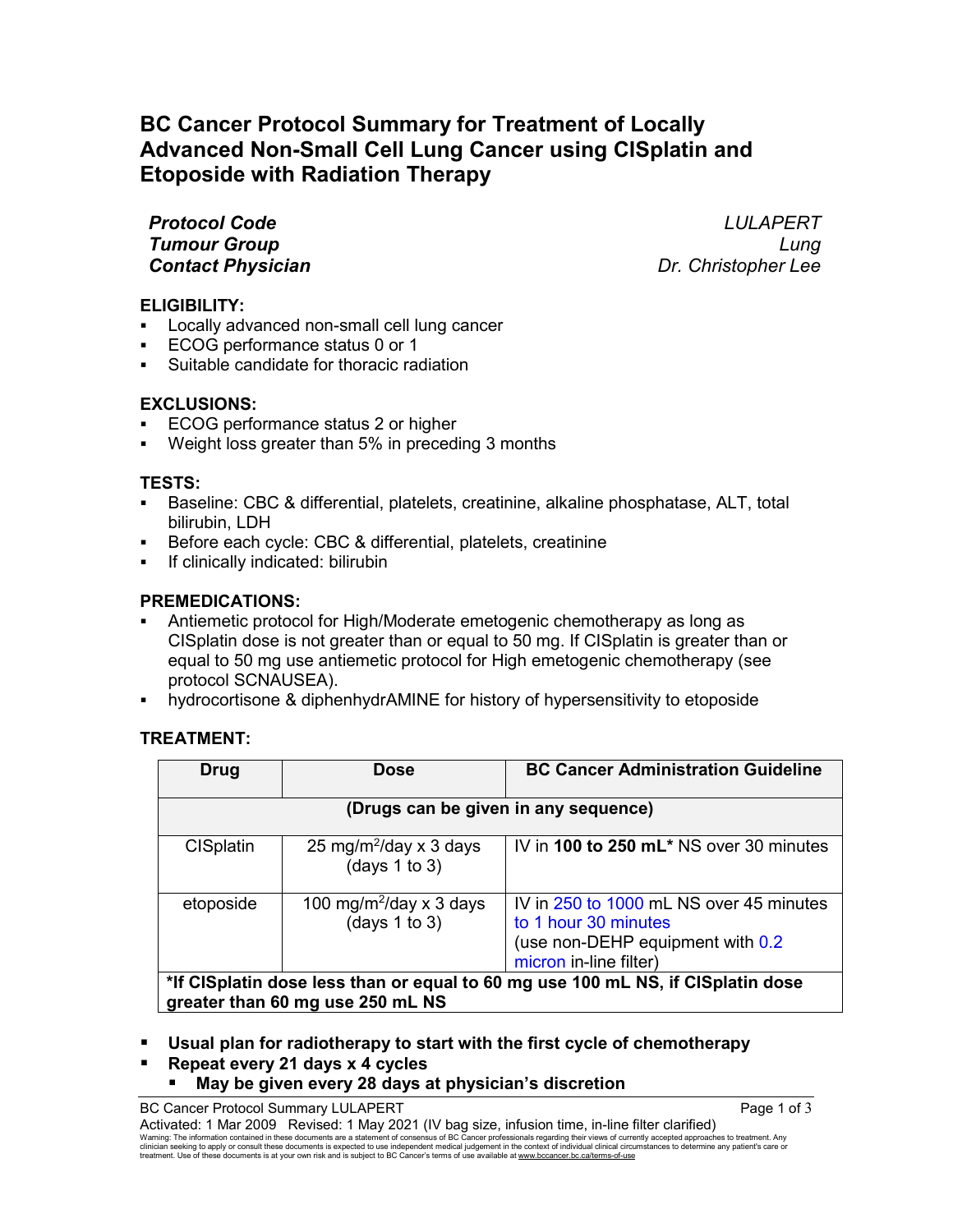Prophylactic co-trimoxazole DS one tablet PO bid or levoFLOXacin 500 mg PO daily x 10 days beginning 7 days post-chemotherapy should be considered for patients judged to be at high risk of neutropenic fever

**In cases of CISplatin toxicity or poorly functioning patients or Age greater than 75:**

| <b>DRUG</b>        | <b>DOSE</b>                                          | <b>BC Cancer Administration Guidelines</b> |
|--------------------|------------------------------------------------------|--------------------------------------------|
| <b>CARBOplatin</b> | AUC 5 DAY 1 only<br>Dose = $AUC \times (GFR^* + 25)$ | IV in 100 to 250 mL NS over 30 minutes     |

\*GFR preferably from nuclear renogram, if not possible use:

GFR =  $\frac{N x (140\text{-age in years}) x wt (kg)}{s$  N = 1.04 (women) or 1.23 (men)

The estimated GFR calculated using the Cockcroft-Gault equation should be capped at 125 mL/min when it is used to calculate the initial carboplatin dose. When a nuclear renogram is available, this clearance would take precedence.

# **DOSE MODIFICATIONS:**

1. **Hematology:** for etoposide

| <b>ANC (X 10<sup>9</sup>/L)</b> |     | Platelets (x 10 <sup>9</sup> /L) | <b>Dose</b>  |
|---------------------------------|-----|----------------------------------|--------------|
| greater than or equal to 1.5    | and | greater than or equal to 100     | 100%         |
| 1.0 to less than $1.5$          | or  | 75 to less than 100              | 75%          |
| less than 1.0                   | or  | less than 75                     | <b>Delay</b> |

#### 2. **Hepatic dysfunction:** for etoposide

| <b>Bilirubin (micromol/L)</b> | <b>Dose</b> |                                     |  |
|-------------------------------|-------------|-------------------------------------|--|
| less than 25                  | 100%        | 100 mg/m <sup>2</sup> /day x 3 days |  |
| $25 - 50$                     | 50%         | 50 mg/m <sup>2</sup> /day x 3 days  |  |
| 51-85                         | 25%         | 25 mg/m <sup>2</sup> /day x 3 days  |  |
| greater than 85               |             | <b>Delay</b>                        |  |